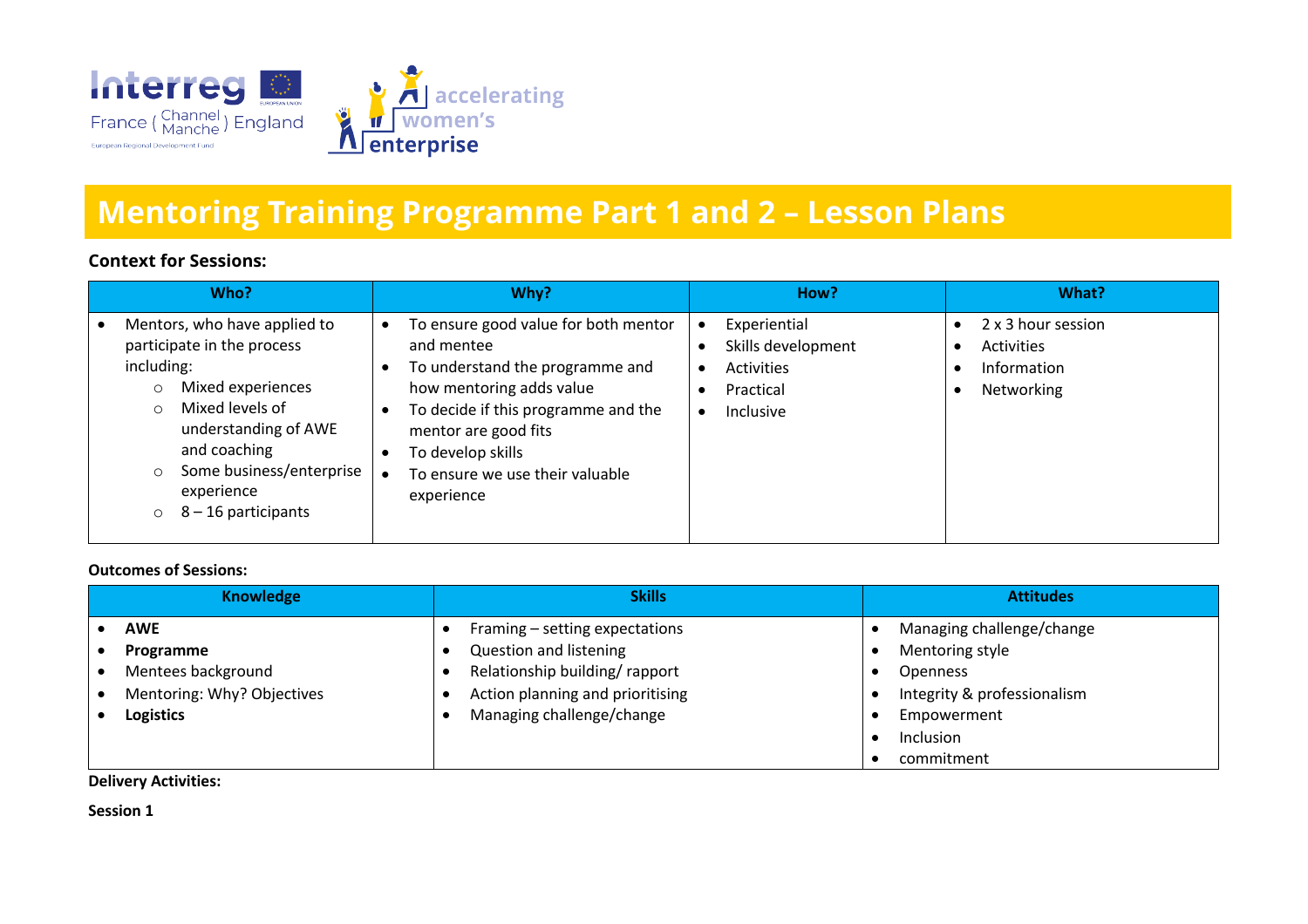| <b>Time</b> | <b>Activity</b>                        | Led by | <b>Notes for Trainer/Output</b>                                                                                                                                                                                                    |
|-------------|----------------------------------------|--------|------------------------------------------------------------------------------------------------------------------------------------------------------------------------------------------------------------------------------------|
| 14.00       | <b>Welcome and context</b>             | XX     | Trainer introduces themselves                                                                                                                                                                                                      |
| 30 mins     |                                        |        | Brief on project - women only workshops and 1:1's both face to face and online +<br>mentoring                                                                                                                                      |
|             |                                        |        | Brief on delivery partner                                                                                                                                                                                                          |
|             |                                        |        | Introduce selves and do a quick round of who is in the room.                                                                                                                                                                       |
|             |                                        |        | Name                                                                                                                                                                                                                               |
|             |                                        |        | What you do                                                                                                                                                                                                                        |
|             |                                        |        | How you came to be here                                                                                                                                                                                                            |
|             |                                        |        |                                                                                                                                                                                                                                    |
|             |                                        |        | Frame the day                                                                                                                                                                                                                      |
|             |                                        |        | Why                                                                                                                                                                                                                                |
|             |                                        |        | What?                                                                                                                                                                                                                              |
|             |                                        |        | How?                                                                                                                                                                                                                               |
|             |                                        |        | So What?                                                                                                                                                                                                                           |
| 14.30       | Intro exercise - Barriers and benefits | XX     | Barriers - Activity on flip chart. Ask the Mentors to take a few minutes to list barriers<br>female entrepreneurs face.                                                                                                            |
| 30 mins     |                                        |        |                                                                                                                                                                                                                                    |
|             |                                        |        | Once they have a few (trainer moves through group to help people along) Trainer leads<br>a group discussion with feedback on flip chart.                                                                                           |
|             |                                        |        | Example Barriers: lack of qualifications, low confidence, fear, ridicule, fear of<br>failure/success, stress, time, family commitments, credit rating, security, knowledge,<br>experience, focus, self-belief, social environment. |
|             |                                        |        |                                                                                                                                                                                                                                    |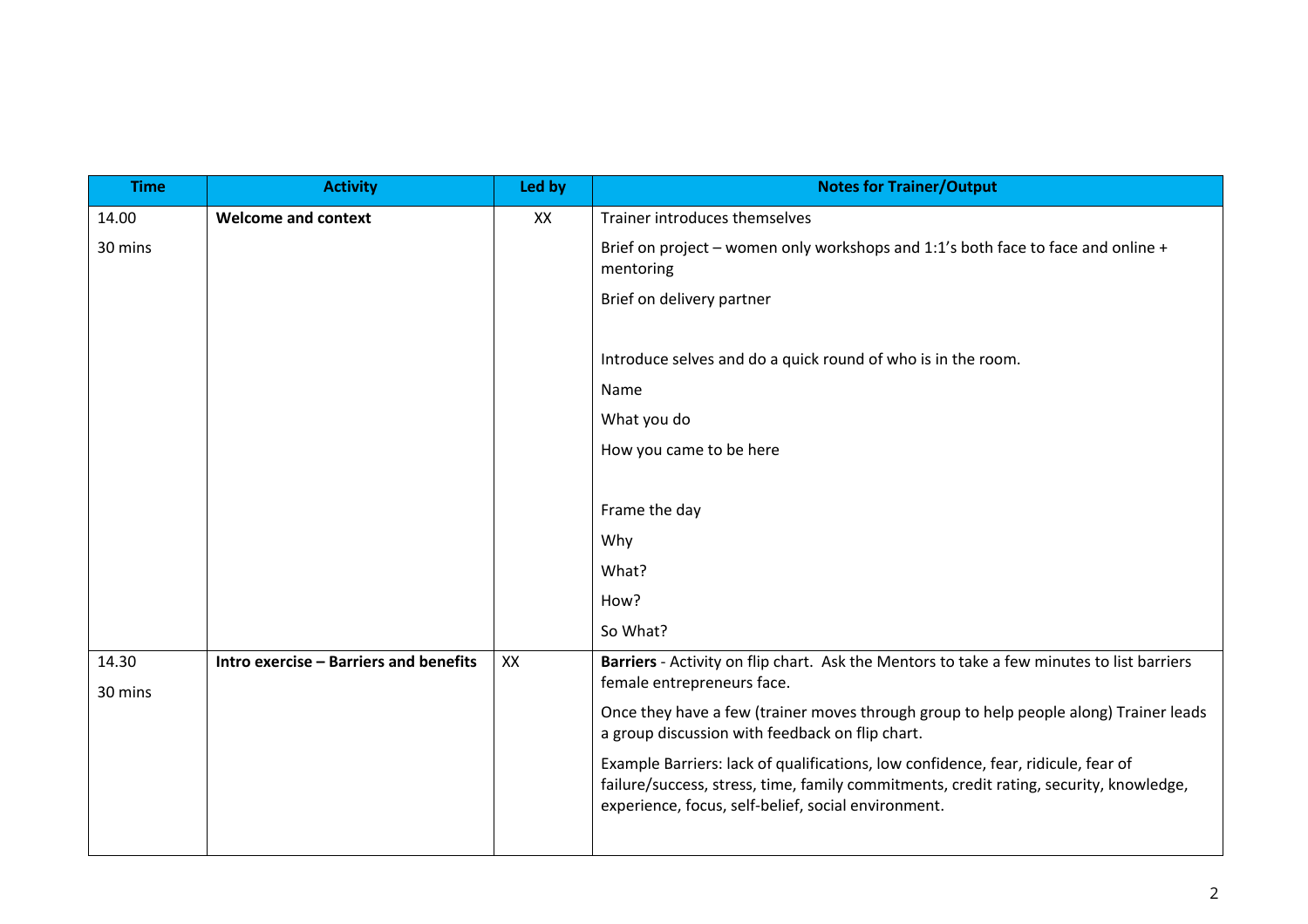|         |                              |    | Can go through the Imposter Syndrome types in the handbook.                                                                                                                                                                     |
|---------|------------------------------|----|---------------------------------------------------------------------------------------------------------------------------------------------------------------------------------------------------------------------------------|
|         |                              |    |                                                                                                                                                                                                                                 |
|         |                              |    | Benefits - Trainer to now ask group to list the benefits of being self-employed/running<br>own enterprise? Put answers on flips chart -                                                                                         |
|         |                              |    | Write 'Benefits' in the centre of the flipchart and then encourage mentors to tell you<br>why THEY think a mentee might have been motivated to explore self-employment.                                                         |
|         |                              |    | Money, control, family, freedom, etc                                                                                                                                                                                            |
|         |                              |    | Trainer encourages the group to feedback and adds answers to the flipchart. Link<br>benefits to the barriers to show where they can be overcome.                                                                                |
|         |                              |    |                                                                                                                                                                                                                                 |
| 15.00   | <b>Perception of mentors</b> | XX | Perceptions of mentors:                                                                                                                                                                                                         |
| 30 mins |                              |    | Who is the best mentor you have ever had and why?                                                                                                                                                                               |
|         |                              |    | What mind set do you need as a mentor to achieve this?                                                                                                                                                                          |
|         |                              |    | What makes a good mentor? Activity with post-its. Each mentor notes on post-its the<br>qualities that they believe represent a good mentor (the trainer completes if there are<br>things forgotten) and stick them on the wall. |
|         |                              |    | How to avoid being a negative mentor - signs to look out for. (Handout - Mentoring -<br>What not to do)                                                                                                                         |
|         |                              |    | Group discussion around flip chart and trainer to highlight any on the handout that the<br>group have missed.                                                                                                                   |
|         |                              |    | Role of the mentor at AWE                                                                                                                                                                                                       |
| 15.30   | <b>Break</b>                 |    |                                                                                                                                                                                                                                 |
| 15 mins |                              |    |                                                                                                                                                                                                                                 |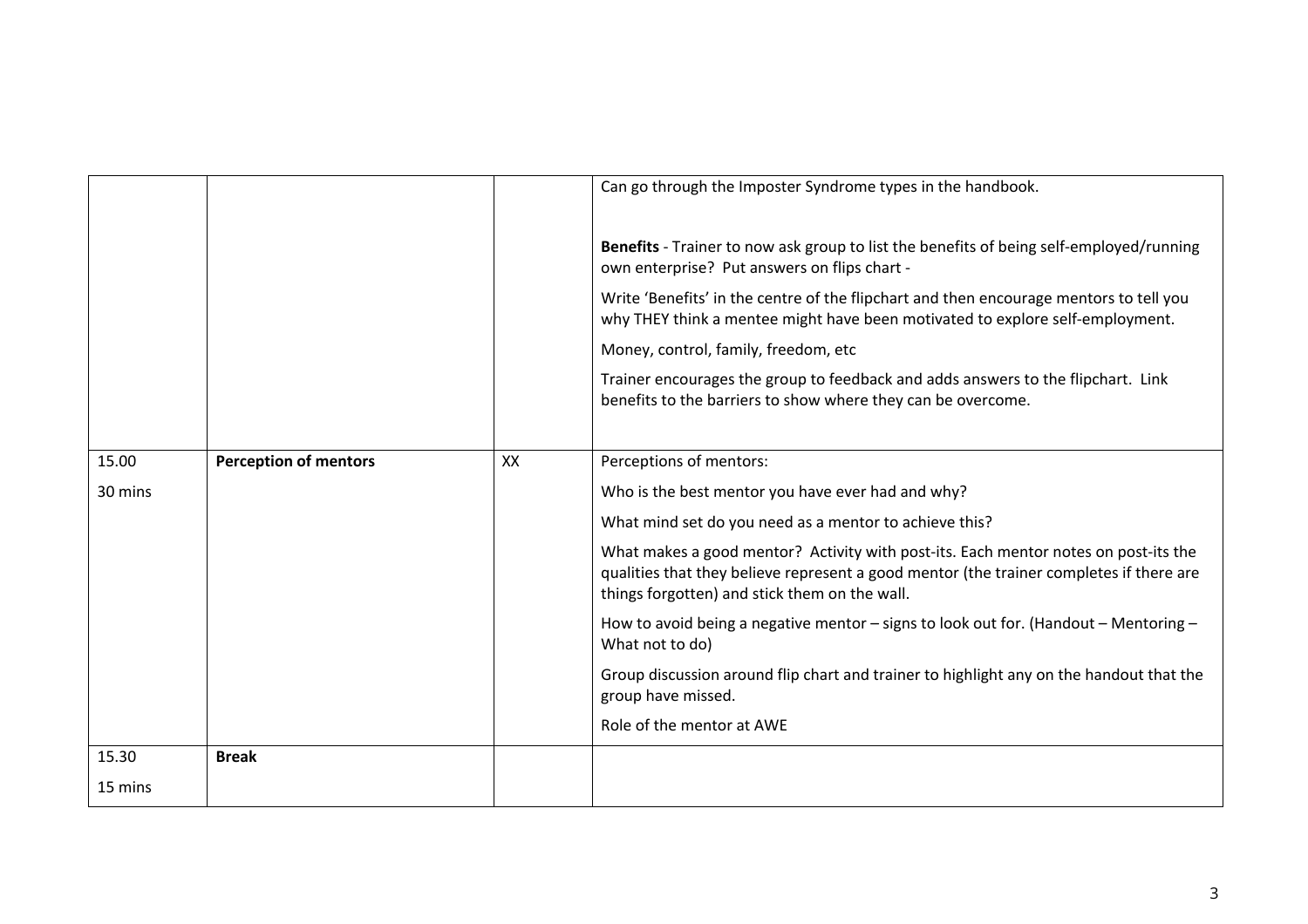| 15.45   | <b>Commitment and agreements</b>                               | XX | Importance of framing the mentoring relationship                                                                                                                                                                                                                                                                                                     |
|---------|----------------------------------------------------------------|----|------------------------------------------------------------------------------------------------------------------------------------------------------------------------------------------------------------------------------------------------------------------------------------------------------------------------------------------------------|
| 20 mins | <b>Introducing framing</b>                                     |    | Frame of reference: tell story about great mentoring where a frame was set. Tells story<br>about a misunderstanding because of no frame: How many of you have received a text<br>from a friend or colleague and felt bewildered or not completely understood the<br>context? Talk about lack of frame of reference in a few words or quick question. |
|         |                                                                |    | Describe definition of frame of reference                                                                                                                                                                                                                                                                                                            |
|         |                                                                |    | Test out framing:                                                                                                                                                                                                                                                                                                                                    |
|         |                                                                |    | What do you want from the programme and what is your commitment?                                                                                                                                                                                                                                                                                     |
|         |                                                                |    | In pairs try this out with each other - give feedback on how the words land.                                                                                                                                                                                                                                                                         |
|         |                                                                |    | Discussion: what was learnt? What would individuals do differently next time?                                                                                                                                                                                                                                                                        |
| 16.05   | Body Language: how to create non-                              | XX | Why build rapport?                                                                                                                                                                                                                                                                                                                                   |
| 40 mins | verbal conditions which are such that<br>people 'open up' more |    | In face to face interactions a majority of the meaning we take from communication<br>comes from body language, so creating and maintaining rapport with people is essential<br>when you want to have influence.                                                                                                                                      |
|         |                                                                |    | Demo using audience member: miss-matched body language.<br>Ask what they noticed.                                                                                                                                                                                                                                                                    |
|         | Introduction:                                                  |    | Trainer gives the following stats:                                                                                                                                                                                                                                                                                                                   |
|         | Trainer led discussion and general                             |    | The $7 - 38 - 55$ (Mehrabian) rule.                                                                                                                                                                                                                                                                                                                  |
|         | introduction to the session                                    |    | It has been widely reported that only 7% of our communication is achieved with actual<br>words.                                                                                                                                                                                                                                                      |
|         |                                                                |    | Tone of voice (not what you say but how you say it) is 38%                                                                                                                                                                                                                                                                                           |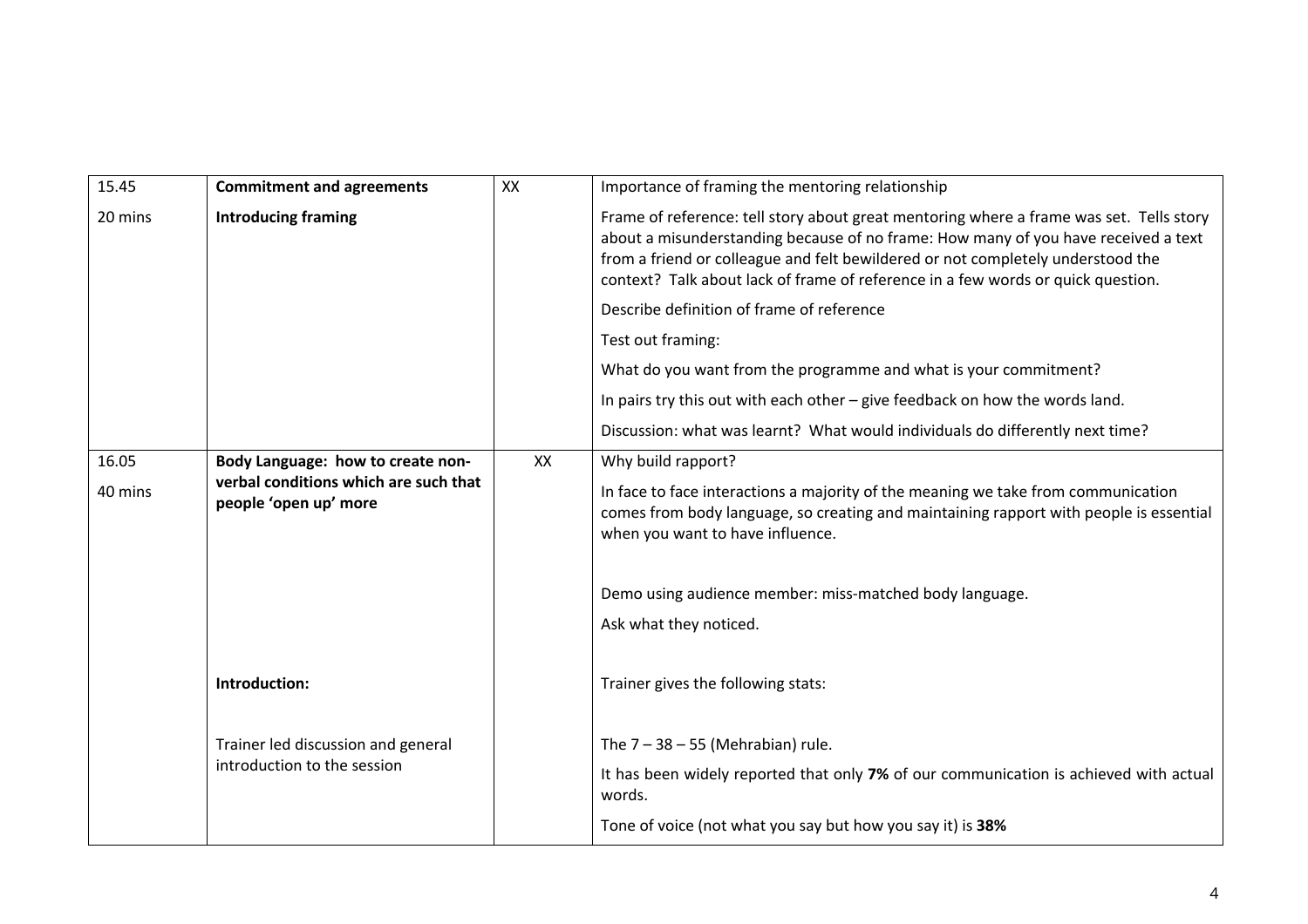|                 | Body language 55%.                                                                                                                                                                                                                                                                                                                                                                                                                            |
|-----------------|-----------------------------------------------------------------------------------------------------------------------------------------------------------------------------------------------------------------------------------------------------------------------------------------------------------------------------------------------------------------------------------------------------------------------------------------------|
|                 | Although not true in every-day life it is interesting that such an emphasis is placed on<br>unconscious rather than conscious communication.                                                                                                                                                                                                                                                                                                  |
|                 | Our animal ancestry means that although we have a well-developed brain our body can<br>still give off one set of signals whilst our mouths give another.                                                                                                                                                                                                                                                                                      |
|                 | Body language is generally unconscious and alters the way other people perceive us. It<br>is important to be aware of how much our body language does determine the impression<br>that we give to other people.                                                                                                                                                                                                                               |
|                 | Often being able to give an impression of a particular state of mind, actually allows us to<br>feel this state of mind in reality. In other words, if we are able to appear calm and relaxed<br>we are far more likely to start to feel calm and relaxed. (Fake it until you make it!) This is<br>one of the reasons that we are often told to take deep breaths and consciously attempt<br>to relax our muscles when we are feeling nervous. |
|                 | It is thought that if we can make our body relax in this way then our mind will follow and<br>also become more relaxed.                                                                                                                                                                                                                                                                                                                       |
|                 | The same holds true for body language. If we give off signals of being calm and relaxed,<br>whether consciously or unconsciously, it is highly likely that we will begin to feel these<br>emotions. This shows the power of the mind and positive thought.                                                                                                                                                                                    |
| <b>Gestures</b> | How many gestures can they think of? Do they know their origins?<br>Handshake: Originally used to show friendship and that you were no threatwhen you<br>shook hands you couldn't be holding a weapon (left handedness didn't come into it as                                                                                                                                                                                                 |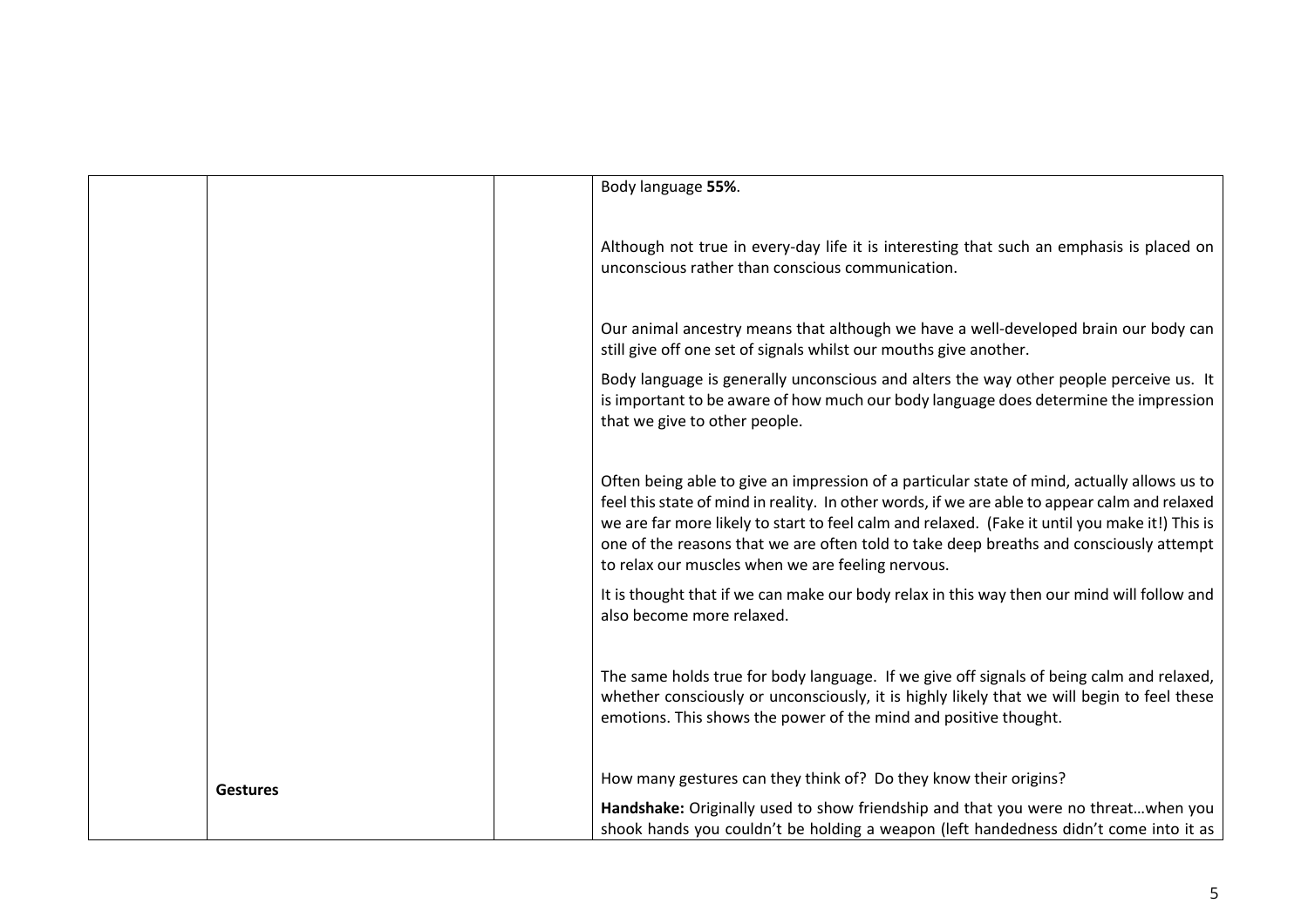| Trainer led group discussion with                          | people were taught not to be left handed as it was thought the mark of the devil). It then                                                                                                                                                                                                                                                                                                                                     |
|------------------------------------------------------------|--------------------------------------------------------------------------------------------------------------------------------------------------------------------------------------------------------------------------------------------------------------------------------------------------------------------------------------------------------------------------------------------------------------------------------|
| feedback to the flipchart                                  | developed into a way of showing equality - palm to palm at an equal height; and later as<br>a way of sealing a deal. The handshake, as a greeting, has gradually spread throughout<br>the world.                                                                                                                                                                                                                               |
|                                                            | Thumbs-up: Originally thought to originate from Roman Emperors as a signal to spare a<br>life; it is now believed to mean the opposite and that it is ok to go ahead and kill. It was<br>also widely spread by American fighter pilots as an 'ok for take off' signal. This can lead<br>to confusion in other countries - in Greece it means 'get stuffed' and in Iraq it is<br>considered quite obscene.                      |
|                                                            | 'OK' signal: In England, USA, and Australia etc it means 'ok' but                                                                                                                                                                                                                                                                                                                                                              |
|                                                            | In France $=$ zero                                                                                                                                                                                                                                                                                                                                                                                                             |
| When do you think body language is<br>important or useful? | In Japan = money                                                                                                                                                                                                                                                                                                                                                                                                               |
| Trainer led group discussion                               | When meeting people for the first time, we will usually make an effort.                                                                                                                                                                                                                                                                                                                                                        |
|                                                            | A job interview<br>$\bullet$<br>Depending on our body language, depends on how other people perceive and treat<br><b>us</b><br>Fake it until you make it - amazing how many people do this. If we 'fake' relaxed,<br>$\bullet$<br>confident body language: it's surprising how quickly our mind and body buy into it.<br>Can you think of people who continually fake body language? (Politicians, actors,<br>public speakers) |
| <b>Exercise</b><br><b>Facial Expressions</b>               | Trainer puts attendees into pairs and numbers them 1 and 2<br>Get them to stand up and just start chatting.                                                                                                                                                                                                                                                                                                                    |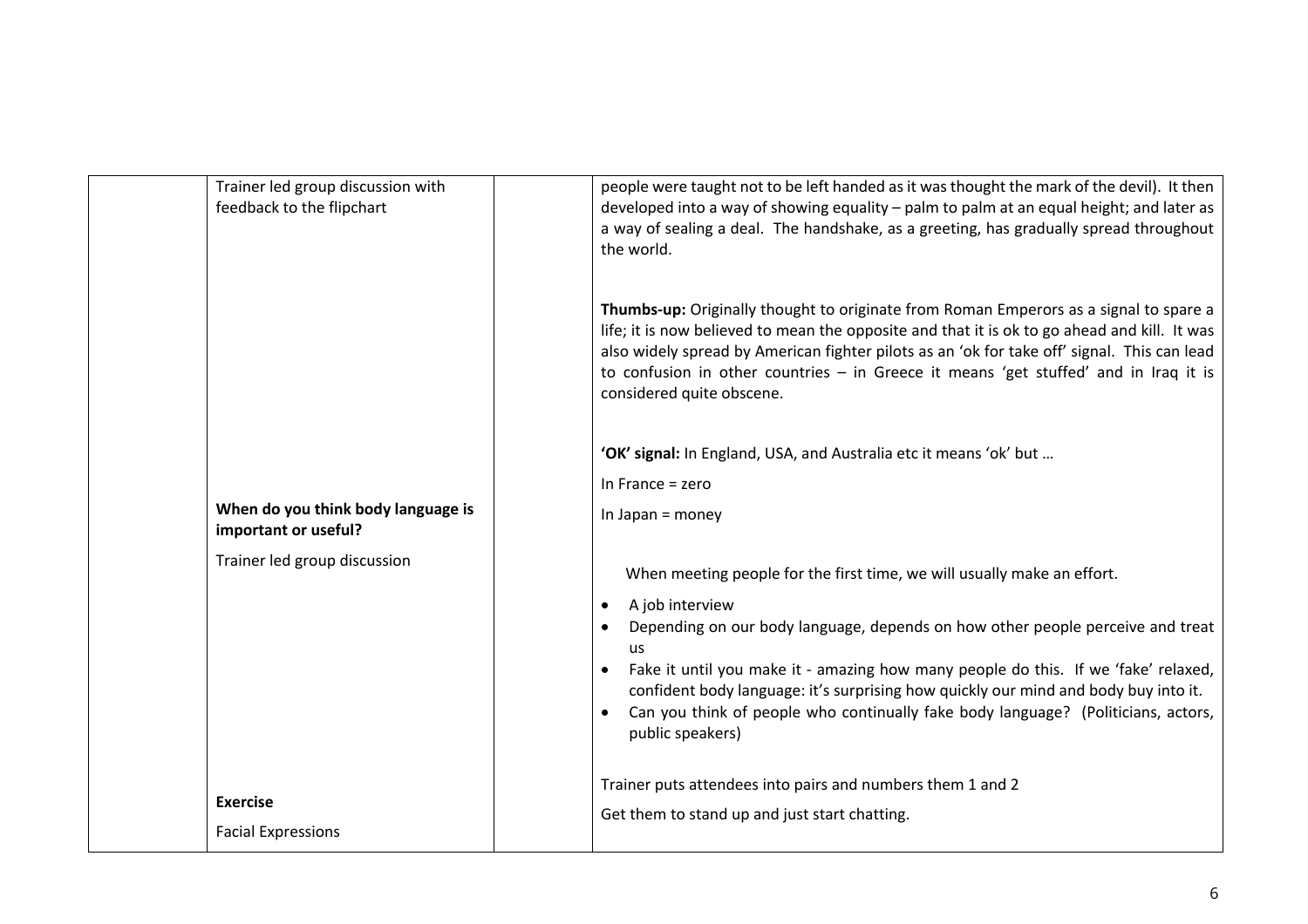|       | Mentor pairs exercise<br>Group discussion                         | Person 1 evokes a success and a delicate situation in their entrepreneurial journey, so<br>that 2 observes non-verbal language and body language of the other person<br>Trainer then asks Person 2 what, , if any body language did they pick up on? Then repeat<br>the activity swapping over.<br>Physiological rapport can help when you want to:<br>Create a non-defensive atmosphere when delivering tricky feedback<br>$\bullet$<br>Tell when what someone is saying isn't what they are really thinking |
|-------|-------------------------------------------------------------------|---------------------------------------------------------------------------------------------------------------------------------------------------------------------------------------------------------------------------------------------------------------------------------------------------------------------------------------------------------------------------------------------------------------------------------------------------------------------------------------------------------------|
|       |                                                                   | Build relationships with new people more quickly<br>Deliver messages with congruence<br>In natural interactions that are comfortable and agreeable body language tends to be<br>matched. Mismatched body language makes it more difficult.                                                                                                                                                                                                                                                                    |
| 16.45 | Recap - the session learning and<br>outline content for session 2 |                                                                                                                                                                                                                                                                                                                                                                                                                                                                                                               |
| 17.00 | Close                                                             |                                                                                                                                                                                                                                                                                                                                                                                                                                                                                                               |

### **Session 2**

| 14.00 | ---<br>Recap session 1 and outline session |  |
|-------|--------------------------------------------|--|
|       | content                                    |  |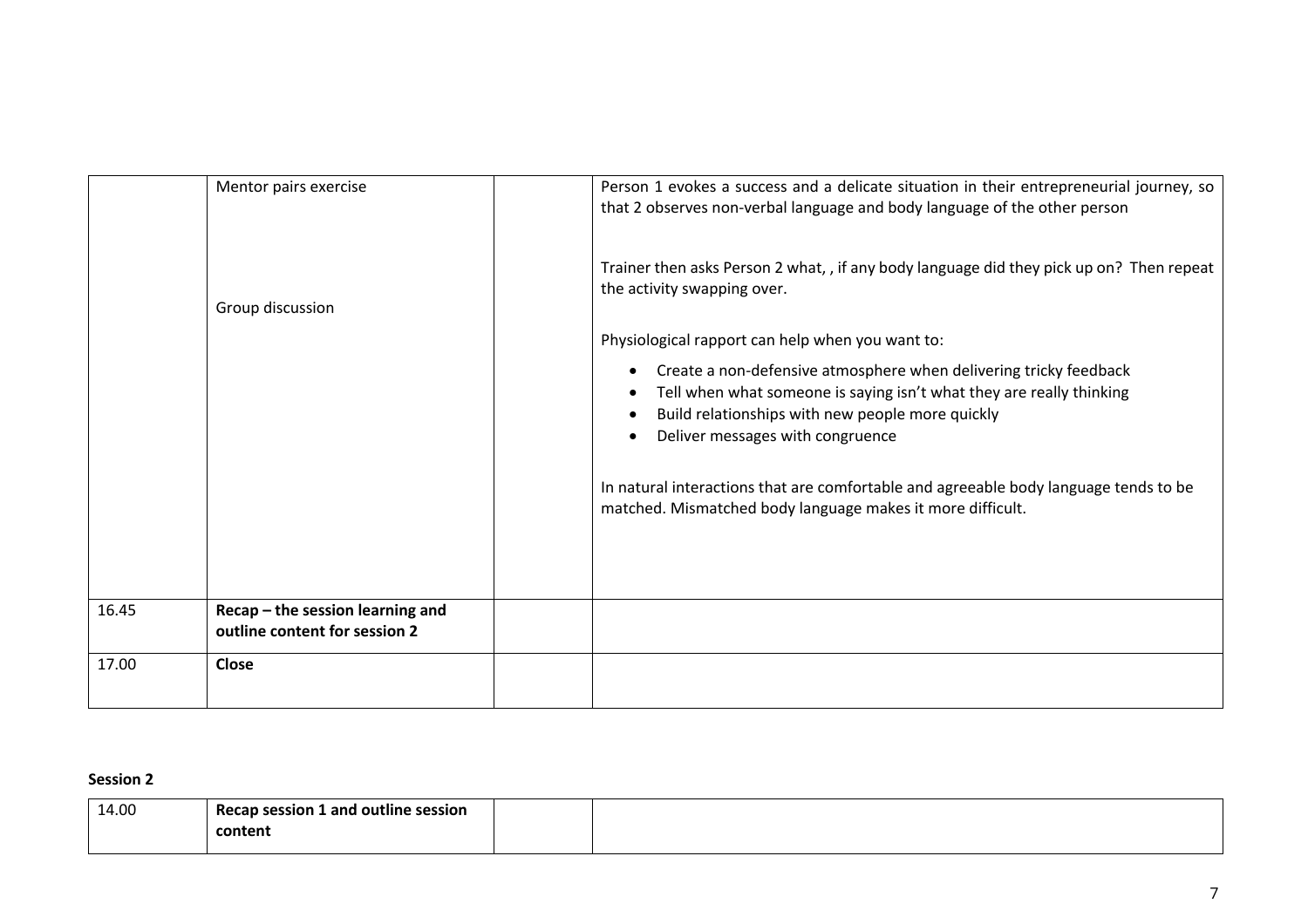| 15 mins |                        |    |                                                                                                                              |
|---------|------------------------|----|------------------------------------------------------------------------------------------------------------------------------|
|         |                        |    |                                                                                                                              |
| 14.15   | <b>Mentoring Tools</b> | XX | Questioning                                                                                                                  |
| 45 mins |                        |    | One way to add perspective is to get people to perceive it at a different level of detail.                                   |
|         |                        |    | Think of examples e.g. Action Learning, open questions                                                                       |
|         |                        |    | Provides the opportunity to become more precise in your questioning.                                                         |
|         |                        |    |                                                                                                                              |
|         |                        |    | Demo - chunking game                                                                                                         |
|         |                        |    |                                                                                                                              |
|         |                        |    | Ask what they notice                                                                                                         |
|         |                        |    |                                                                                                                              |
|         |                        |    | Have a go:                                                                                                                   |
|         |                        |    | 2 people in conversation, person 1 telling a story, person 2 asking questions. Person 3,                                     |
|         |                        |    | stands behind person 1 and decides when they would like person 2 to chunk up and<br>when they would like them to chunk down. |
|         |                        |    | Goal Setting - Talk through on the flip chart the different models for setting goals,                                        |
|         |                        |    | there are lots of different variations to suit all styles.                                                                   |
|         |                        |    | <b>Smart Goals</b>                                                                                                           |
|         |                        |    | <b>SWOT Analysis</b>                                                                                                         |
|         |                        |    | <b>GSTAR</b>                                                                                                                 |
|         |                        |    | <b>ROADMAPS</b>                                                                                                              |
|         |                        |    | Ask the group if they use any different methods for goal setting.                                                            |
|         |                        |    |                                                                                                                              |
|         |                        |    | <b>Platforms/Software for Virtual Meetings</b>                                                                               |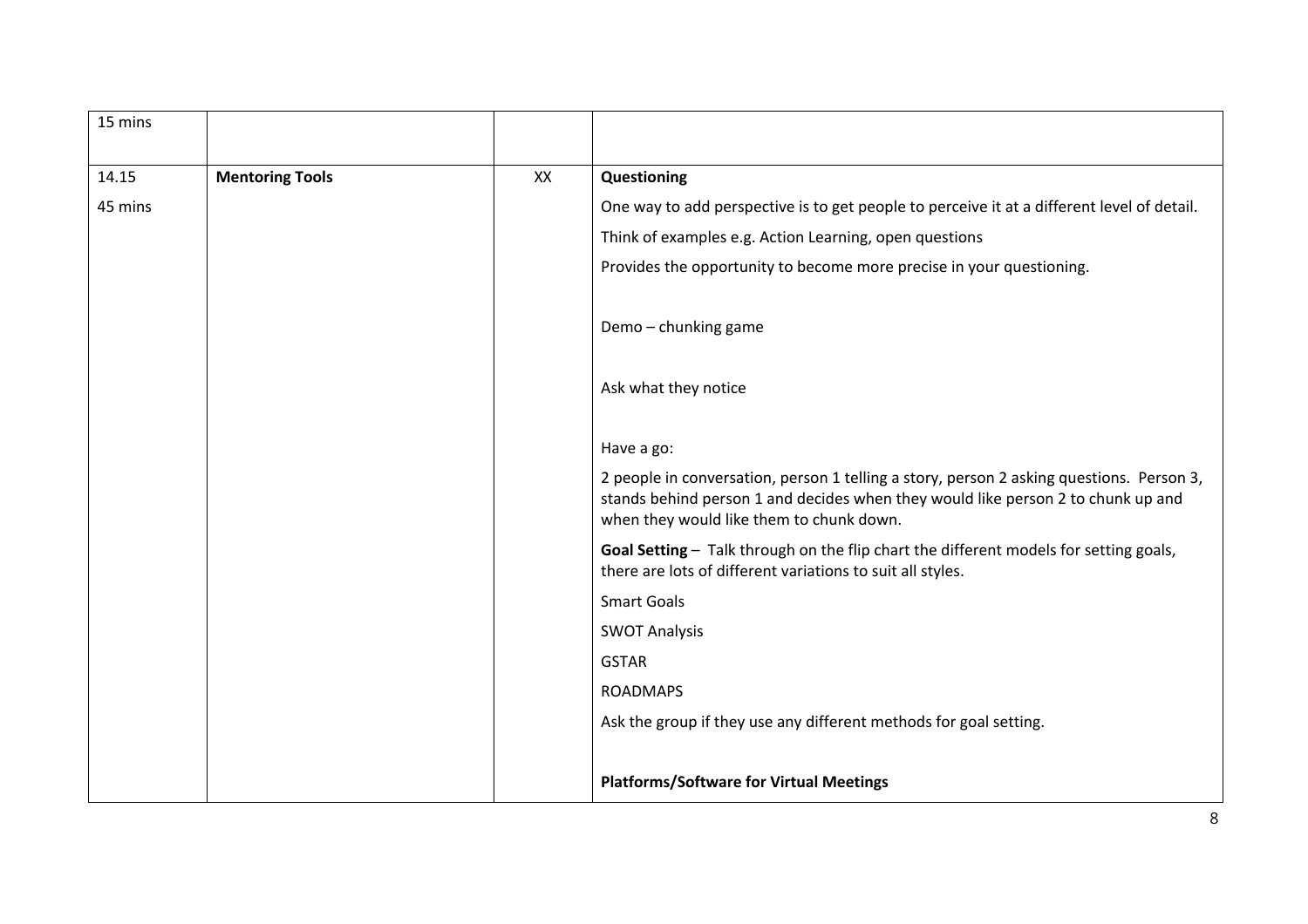|         |                                             |    | Talk through the options, e.g. Skype, Facetime, Zoom, phone conference. Always make<br>sure you have a back-up and that you have taken the time to get familiar with your<br>chosen method, before your first virtual meeting with your mentee.<br>Please show images of the functionality of your most recommended platforms. Approx<br>15 mins on this element.                                                                     |
|---------|---------------------------------------------|----|---------------------------------------------------------------------------------------------------------------------------------------------------------------------------------------------------------------------------------------------------------------------------------------------------------------------------------------------------------------------------------------------------------------------------------------|
| 15.00   | <b>Discussion: Mentoring Styles and Key</b> | XX | Talk about importance of bringing yourself to the mentoring relationship. Each of us                                                                                                                                                                                                                                                                                                                                                  |
| 45 mins | <b>Skills</b><br><b>PowerPoint Slide</b>    |    | will have a different style. Research suggests there are six broad styles of mentoring<br>that people may use. While a mentoring relationship might make use of all six styles at<br>various times, individuals often have a fall-back or natural preference towards one or a<br>few styles over others. Importance of being aware of this and working to your strengths<br>but also stretching yourself where you are not so strong. |
|         |                                             |    | Explain the different styles                                                                                                                                                                                                                                                                                                                                                                                                          |
|         |                                             |    | Have the different styles up around the wall and ask people to wonder round and then<br>settle by the styles they feel most comfortable with.                                                                                                                                                                                                                                                                                         |
|         |                                             |    | Once they've settled ask them to look around the room and find someone from another<br>style - perhaps one that they would not have identified strongly with.                                                                                                                                                                                                                                                                         |
|         |                                             |    | Ask each other questions:                                                                                                                                                                                                                                                                                                                                                                                                             |
|         |                                             |    | Why they are happy in this style? What's it like? What could be the advantages and<br>disadvantages of working only from this style?                                                                                                                                                                                                                                                                                                  |
| 15.45   | <b>Break</b>                                |    |                                                                                                                                                                                                                                                                                                                                                                                                                                       |
| 15 mins |                                             |    |                                                                                                                                                                                                                                                                                                                                                                                                                                       |
| 16.00   | Managing the phases of mentoring            |    | Take the group through how to managing the different phases of the mentoring                                                                                                                                                                                                                                                                                                                                                          |
| 30 mins | relationship                                |    | relationship. These phases may include the following:                                                                                                                                                                                                                                                                                                                                                                                 |
|         |                                             |    | <b>Initiation</b>                                                                                                                                                                                                                                                                                                                                                                                                                     |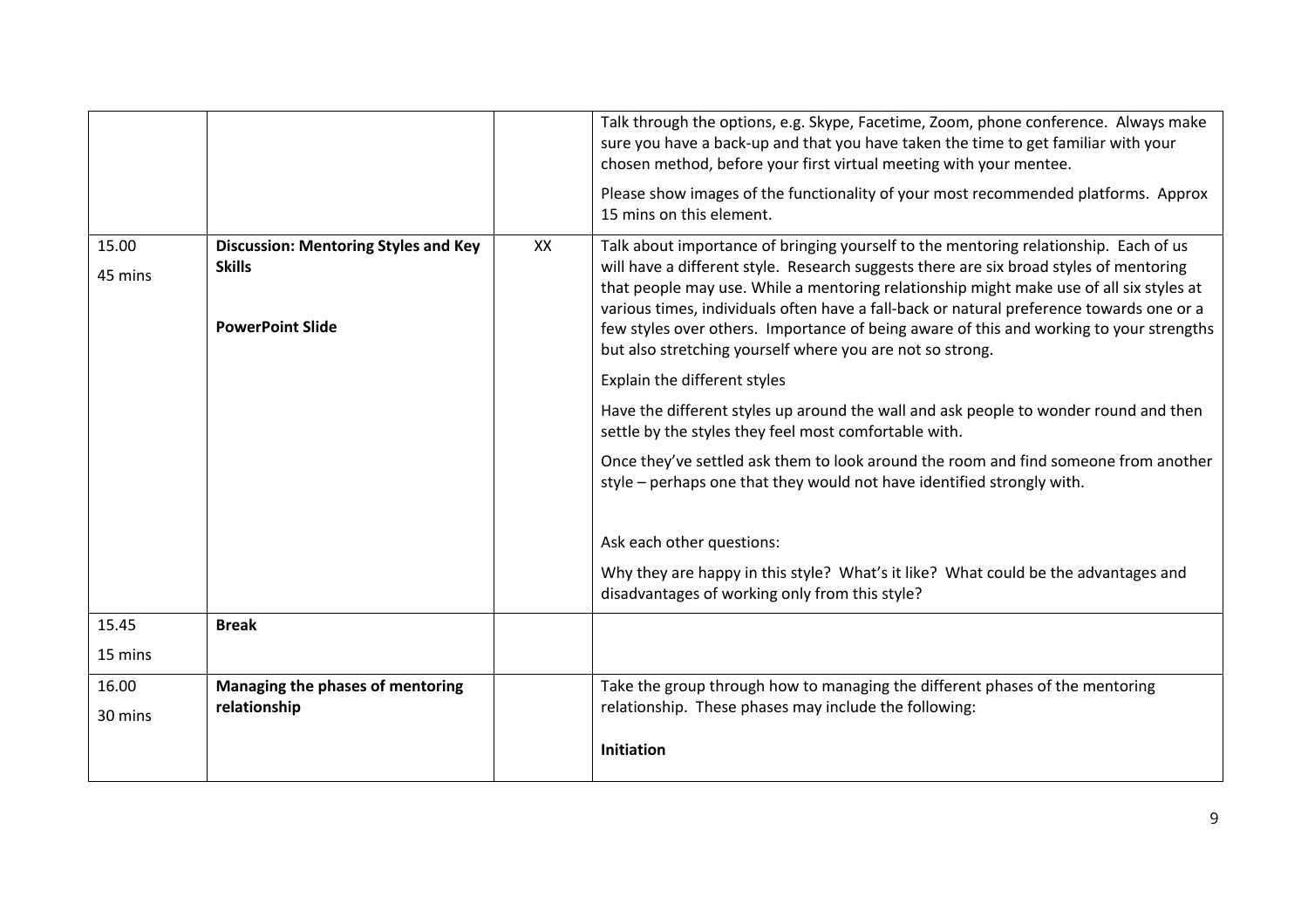| Initial contact                                                                                                                                                                       |
|---------------------------------------------------------------------------------------------------------------------------------------------------------------------------------------|
| Time to define the relationship Rapport building is key element                                                                                                                       |
| <b>Development</b>                                                                                                                                                                    |
| Focus on goals and tasks<br>Care needs to be taken to avoid over-dependence Mentor helps mentee discover<br>options                                                                   |
| <b>Maturity</b>                                                                                                                                                                       |
| Mentee becomes autonomous Mentor becomes less influential Development has<br>peaked                                                                                                   |
| Disengagement                                                                                                                                                                         |
| Need for relationship is less evident<br>Can be sad/happy time as partners realise relationship is coming to an end<br>Acknowledgement of end is useful as transition may not be easy |
| <b>Redefinition</b>                                                                                                                                                                   |
| Need for the relationship to be redefined                                                                                                                                             |
|                                                                                                                                                                                       |
| <b>Mentoring meetings structure</b>                                                                                                                                                   |
| A typical mentoring conversation may follow the following structure:                                                                                                                  |
| 1. Establish rapport                                                                                                                                                                  |
| 2. Opening questions/statements                                                                                                                                                       |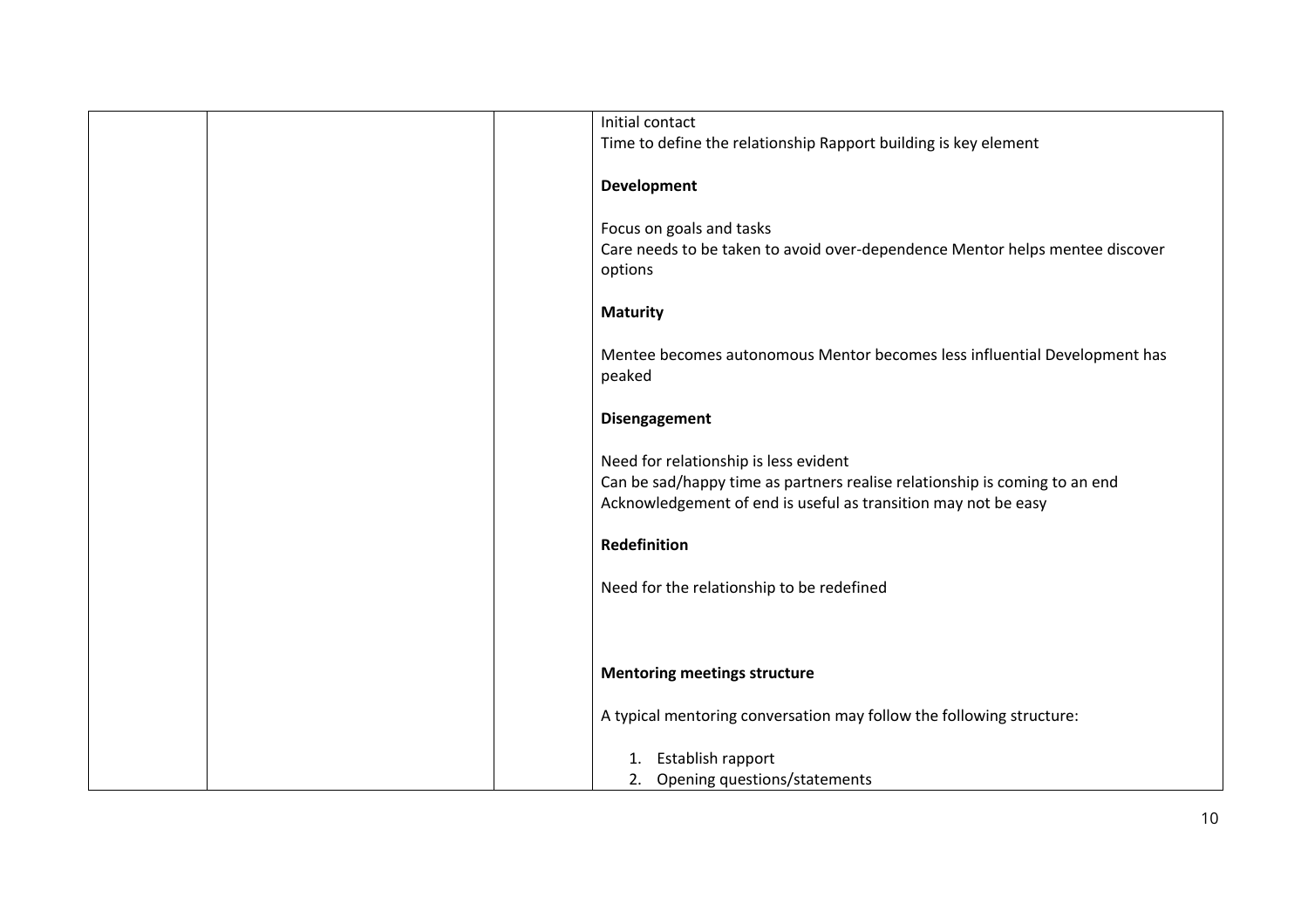|  | Reflective questioning for clarification<br>3.                                                                                                                                                                                                                                                                                           |                                                                                                                                                                                                                                                                                                                                                                                                                                                                                                                                                                                                                                                                                                                                                                                                                                   |
|--|------------------------------------------------------------------------------------------------------------------------------------------------------------------------------------------------------------------------------------------------------------------------------------------------------------------------------------------|-----------------------------------------------------------------------------------------------------------------------------------------------------------------------------------------------------------------------------------------------------------------------------------------------------------------------------------------------------------------------------------------------------------------------------------------------------------------------------------------------------------------------------------------------------------------------------------------------------------------------------------------------------------------------------------------------------------------------------------------------------------------------------------------------------------------------------------|
|  | Summarising<br>4.                                                                                                                                                                                                                                                                                                                        |                                                                                                                                                                                                                                                                                                                                                                                                                                                                                                                                                                                                                                                                                                                                                                                                                                   |
|  | Suggestions for next steps                                                                                                                                                                                                                                                                                                               |                                                                                                                                                                                                                                                                                                                                                                                                                                                                                                                                                                                                                                                                                                                                                                                                                                   |
|  | Options exploration<br>6.                                                                                                                                                                                                                                                                                                                |                                                                                                                                                                                                                                                                                                                                                                                                                                                                                                                                                                                                                                                                                                                                                                                                                                   |
|  | <b>Action Planning</b><br>7 <sub>1</sub>                                                                                                                                                                                                                                                                                                 |                                                                                                                                                                                                                                                                                                                                                                                                                                                                                                                                                                                                                                                                                                                                                                                                                                   |
|  |                                                                                                                                                                                                                                                                                                                                          |                                                                                                                                                                                                                                                                                                                                                                                                                                                                                                                                                                                                                                                                                                                                                                                                                                   |
|  | Get the group to make suggestions for each element on write on the board.                                                                                                                                                                                                                                                                |                                                                                                                                                                                                                                                                                                                                                                                                                                                                                                                                                                                                                                                                                                                                                                                                                                   |
|  |                                                                                                                                                                                                                                                                                                                                          |                                                                                                                                                                                                                                                                                                                                                                                                                                                                                                                                                                                                                                                                                                                                                                                                                                   |
|  | <b>Potential issues areas</b>                                                                                                                                                                                                                                                                                                            |                                                                                                                                                                                                                                                                                                                                                                                                                                                                                                                                                                                                                                                                                                                                                                                                                                   |
|  | refresh the boundaries of the relationship that were discussed at the beginning.<br>take a few minutes to compose themselves. Mentoring can unleash some strong<br>to maintain the professional setting, acknowledge the distress and deal with the<br>situation by giving control of it to the mentee to come back when they are ready. | One of the potential issues with a close dynamic, is that a positive working chemistry<br>could be misunderstood as a more intimate relationship/friendship. This can be a tricky<br>situation for mentors to manage. Especially when things are going well. Care must be<br>taken to ensure that the mentee knows that THEY are the ones bringing positive change<br>and that the mentor has just enabled it. Maintaining profession boundaries is the key<br>to the success of a mentoring dynamic. There-fore the mentor may find it helpful to<br>It is also possible for a mentee to get emotional during your meetings and potentially<br>cry. If this happens, it is best to call the meeting to a pause and allow the mentee to<br>emotions, so being prepared by having some tissues is a good idea, but it is important |
|  | longer need your input, it is best to be open and honest about how you see the                                                                                                                                                                                                                                                           | Closing down a mentoring relationship can be difficult. If you believe your mentee no                                                                                                                                                                                                                                                                                                                                                                                                                                                                                                                                                                                                                                                                                                                                             |
|  |                                                                                                                                                                                                                                                                                                                                          | situation. If they still feel that they would benefit from mentoring, discuss helping them                                                                                                                                                                                                                                                                                                                                                                                                                                                                                                                                                                                                                                                                                                                                        |
|  |                                                                                                                                                                                                                                                                                                                                          | find a new mentor. It is far better to end and celebrate the relationship on a positive                                                                                                                                                                                                                                                                                                                                                                                                                                                                                                                                                                                                                                                                                                                                           |
|  |                                                                                                                                                                                                                                                                                                                                          | note. You can always stay in touch professionally with your mentee, if they would like                                                                                                                                                                                                                                                                                                                                                                                                                                                                                                                                                                                                                                                                                                                                            |
|  | to do so, and follow their continuing progress and success.                                                                                                                                                                                                                                                                              |                                                                                                                                                                                                                                                                                                                                                                                                                                                                                                                                                                                                                                                                                                                                                                                                                                   |
|  |                                                                                                                                                                                                                                                                                                                                          |                                                                                                                                                                                                                                                                                                                                                                                                                                                                                                                                                                                                                                                                                                                                                                                                                                   |
|  |                                                                                                                                                                                                                                                                                                                                          |                                                                                                                                                                                                                                                                                                                                                                                                                                                                                                                                                                                                                                                                                                                                                                                                                                   |